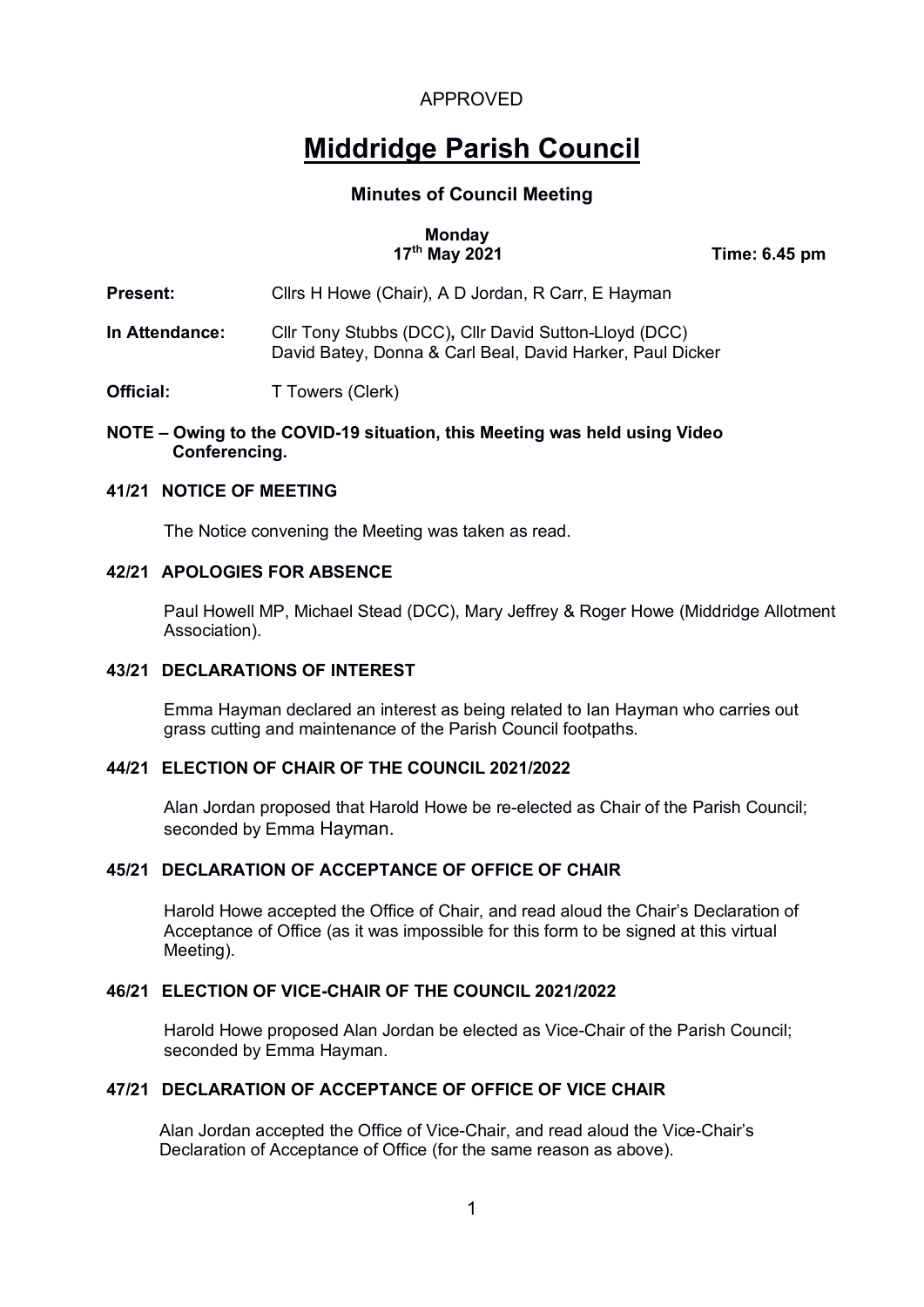#### **48/21 COUNCIL MATTERS**

The Chair welcomed the new Parish Councillors and Durham County Councillors to the Meeting. He placed on record his grateful thanks to Alan Jordan for his assistance and guidance over his 7.5 years of service as Parish Clerk, and welcomed Tony Towers to his new role. He also acknowledged the service rendered by the retiring Parish Councillors Sue Smith, Helen Alexander, Wally Mellors and Philip Makinson, requesting that letters should be sent thanking them for their service and committent; this was agreed.

*Action***:** Clerk

It was proposed that the Council pay for a plaque to be erected in the Village Hall to commemorate Wally Mellors long service to the community. This was agreed in principle, and an estimate is to be sought. *Action: Clerk* 

CDALC are providing a Training Course for new Councillors, and it was agreed that in principle Middridge Parish Council (MPC) should pay for this. Enquiries are to be made as to whether CDALC can bill MPC directly for the cost of this training, or whether individual Councillors will have to pay, and then be reimbursed by MPC. **A***ction***:** Clerk

#### **49/21 MINUTES**

The Minutes of the Meeting of 1st March 2021 were accepted, and will be signed by the Chair as a true record.

#### **50/21 MATTERS ARISING FROM THE MINUTES**

None

## **51/21 POLICING**

Residents reported ongoing problems of Anti-Social Behaviour (ASB) in the Parish, in particular cases where large quantities of used syringes have been found lying on the ground behind the Village Hall, and on the Parish footpaths. Councillors stressed that the public should not touch any hazardous materials, nor attempt to dispose of them themselves, but should immediately call the Police, or contact Durham County Council (DCC); details of how to do this may be found in the Parish Noticeboards and the Parish Website (under Contacts). Councillors confirmed that they are well aware of this serious issue, and the Police have been contacted on numerous occasions, who take details, which are passed to their liaison team, who investigate further. David Sutton-Lloyd suggested that we need to explore a joined-up approach to the problem of ASB. Residents also asked if drug issues are largely confined to Middridge, or whether neighbouring villages and communities are also affected? David Sutton-Lloyd confirmed that there are issues with drugs in Newton Aycliffe.

The lack of recent PACT reports was also highlighted, David Sutton-Lloyd suggested that this may be as a result of the COVID 19 situation.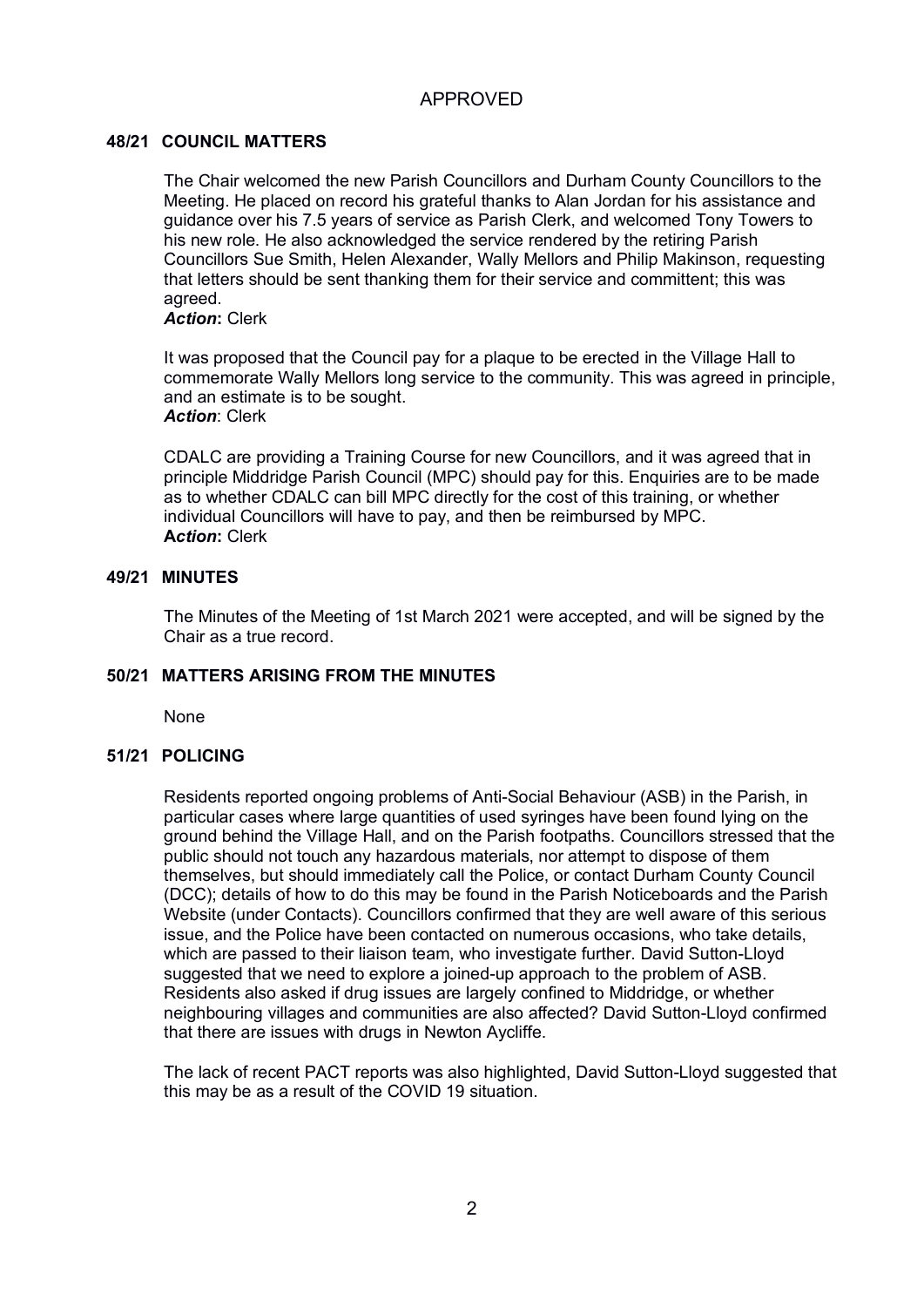#### **52/21 "ELDON WHINS" DEVELOPMENTS**

Residents enquired as to who decides for what purposes the Section 106 money levied on Developers is used, and how much is allocated for various projects. It was explained that this is the responsibility of the DCC Planning Department, and in general MPC have no idea how this is decided. With reference to the "Eldon Whins" Developments, MPC have no knowledge of, and certainly had no say in, the decisions to allocate:-

- (a) £92,920 for highways development.
- (b) £86,480 for the provision of improvements to allotments.
- (c) £60,400 towards improvements to outdoor space within Aycliffe North and Middridge.

However, the £15,000 for biodiversity improvement projects within Middridge Parish was included following discussions between MPC and the DCC Ecology Department regarding "the Paddock" Wildflower Grassland proposal.

Tony Stubbs kindly offered to try and clarify how such decisions are made, and explain in layman's language, so everyone will have a clear and unambiguous understanding. *Action*; Tony Stubbs

MPC have still received no details of the Persimmon Homes Planning Application for the proposed "Acorn Gardens" Sculpture (a carved horses head representing the Byerley Tuirk). Our DCC Councillors were requested to investigate. *Action*; DCC Councillors

Residents (and Parish Councillors) expressed grave concerns about the recently built roundabout providing access to "Acorn Gardens", which is far too small for large lorries or articulated vehicles to safely negotiate. On at least one occasion a lorry has been seen going the wrong way round this roundabout, and it is considered to be "an accident waiting to happen". Parish Councillors stated that concerns about this roundabout, and the other new roundabout providing access to "Elder Gardens", which has an adverse camber, had been previously raised with the DCC Planning Department, who replied that their design fully conformed to current Planning Regulations.

Residents also complained about the disgraceful state of the main road between these roundabouts, which in it's current state is a danger to vehicles, which may suffer tyre damage if they drive over the ragged and undefined road edge. There was a suggestion that this may be due to COVID 19, because housebuilding in both Developments is behind schedule, and the Developers are giving this priority, rather than the maintenance of the public highway. There were also the usual complaints of mud on the road, which is not being cleaned often enough.

Rebecca Carr stated that she understands that the planned Play Area in "Elder Gardens" may be moved due to flooding issues, or is even not to be provided at all. Councillors stated that since a Play Area was part of the Planning Permission for this Development, it should be built somewhere within the estate.

Rebecca Carr has a planned Meeting with Keepmoat Homes, in which she intends to raise the issues of the state of the main road and the proposals for the Play Area. The Chair and David Sutton-Lloyd will try to attend this Meeting if possible. *Action:* Rebecca Carr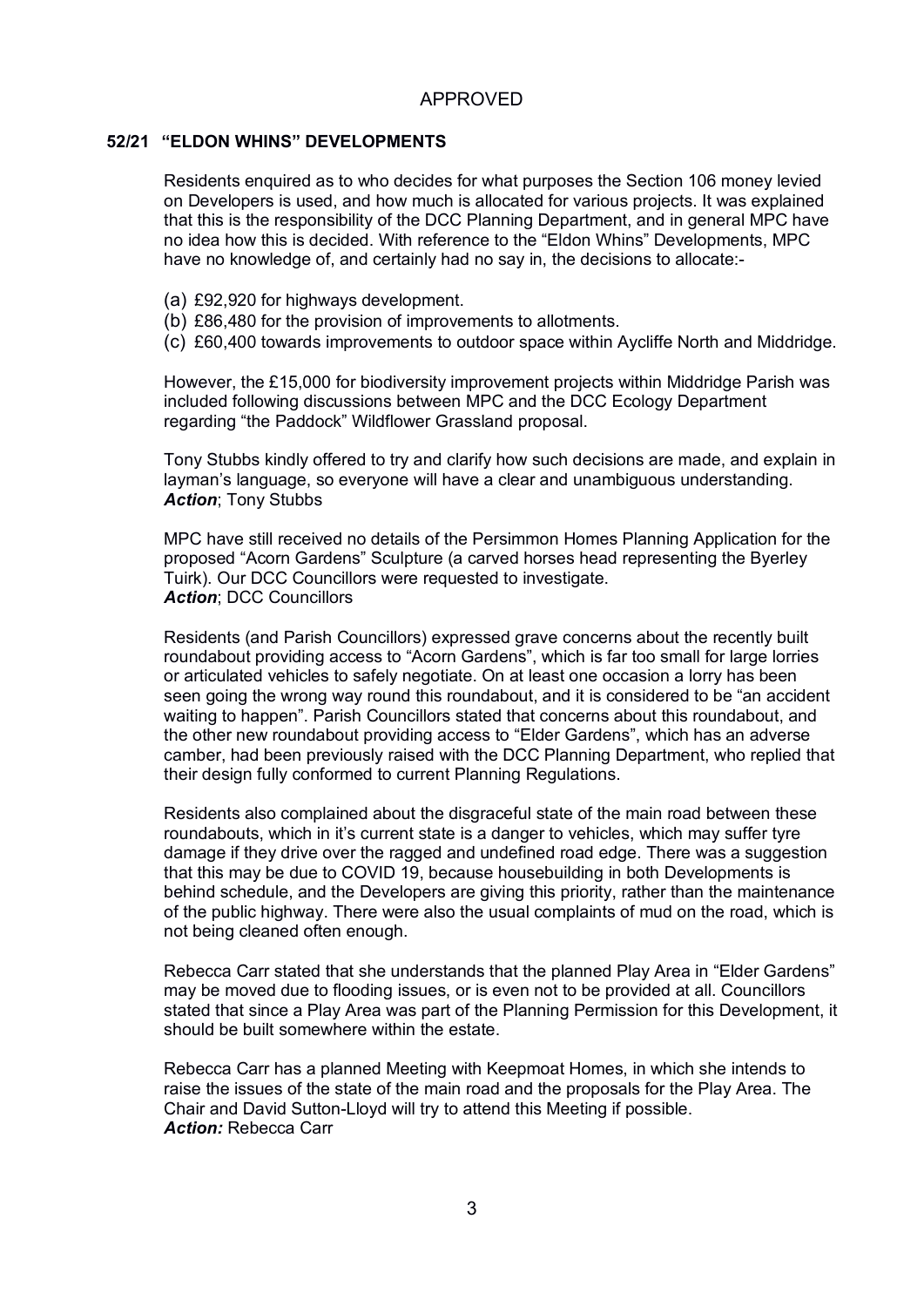Depending on the outcome of this Meeting, these issues may need to be raised with DCC Planning Enforcement Team. **A***ction***:** Clerk

There is a rumour that a medical incineration plant is to be built near the "Eldon Whins" Developments; MPC have no knowledge of this. Our DCC Councillors kindly offered to investigate, and establish whether this rumour has any foundation. *Action*; DCC Councillors

#### **53/21 "THE PADDOCK" WILD-FLOWER GRASSLAND**

Residents expressed grave concerns that, after talking with members of the Middridge Allotment Association (MAA), they were given to understand that proposals to extend the current Allotments are a 'fait accompli', and that MPC have decided to proceed with transforming "the Paddock" into a Wild-flower Grassland. The Chair categorically denied that either of these was the case.

These residents also drew MPC's attention to the Meeting held in December 2019 to discuss the proposed Wild-flower Grassland, when the overwhelming majority of the small number of residents who attended were opposed. It was pointed out that MPC were well aware of this fact, and had been working since this Meeting to try and modify the proposal to address the concerns raised by residents. However, it was also pointed out that both the MAA, and DCC (who own all the land concerned), are completely independent of MPC, and any decision as to the use of Section 106 money to improve, and extend, the Allotments, was ultimately a matter for them, and neither MPC, nor residents, were likely to be able to alter their decision.

Concerns were also raised that a Wild-flower Grassland would see an increase in ASB, and that the Allotments could be the target of Arson attacks (despite the proposed Security Fence). However, it was suggested that there is some statistical evidence that Wild-flower Grasslands can actually reduce ASB; this is to be investigated. *Action*: Emma Hayman

Concern was also expressed that increasing the number of Plots would increase Traffic through the Village, as most Allotment Holders come from outside the Parish.

It was also pointed out that a previous DCC attempt to establish a Butterfly Meadow in Newton Aycliffe had proved to be a failure, due mainly to vandalism, and had left an unsightly wasteland; the MAA and the DCC Ecology Department are to be asked to comment on this. **A***ction***:** Clerk

MPC will continue to work to try and produce a Wild-flower Grassland proposal which they believe addresses (as far as practical) all residents legitimate concerns. If this proves possible, then residents will be consulted by some form of survey, and MPC will abide by their decision; the Chair stated that to act in any other way would be patently undemocratic. He also reassured the concerned residents that any such survey would be accompanied by a document, setting out the history of the proposal, and as many facts as possible, so that residents would be able to make an informed decision.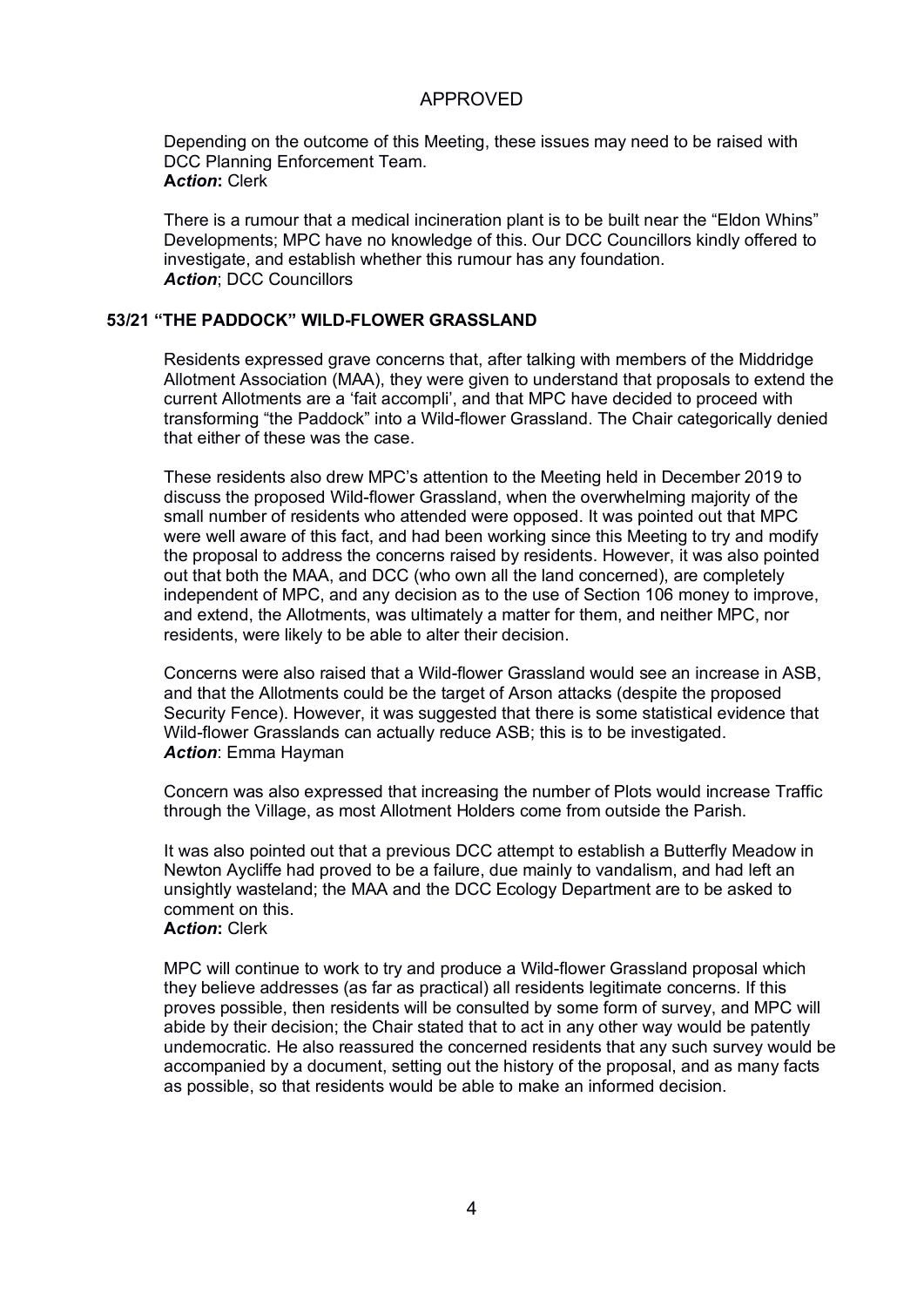#### **54/21 GROUNDS MAINTENANCE & GENERAL REPAIRS**

#### **(a) Village Green**

Two donors are proposing to donate Bench Seats to be installed on the Village Green.

- i. Meg Andrews (Wally Mellors' daughter). This Seat is to be placed at the end of Northside where the Village Green has been damaged by vehicles, and should prevent this recurring.
- ii. David Bloomer (Betty Cain's grandson). This Seat is to be placed somewhere near Betty's house, facing the "Bay Horse", where it will not interfere with the arrangements for the Annual Village Fete; the precise location is yet to be agreed.

The necessary arrangements are in hand. *Action*: Clerk

#### **(b) Parish Paths**

The Parish Paths Partnership (PPP) have just indicated that they are prepared to fund replacing the rotten/damaged fencing at a stile on Path 7, and widening the Stile to provide easier access. MPC agreed to proceed on this basis, and an Estimate for for this work is to be sought.

# *Action*: Clerk

#### **(c) Middridge Quarry**

A number of issues raised by residents regarding the Middridge Quarry, which is a designated area of Special Scientific Interest (SSI), were discussed:-

- i. ASB. Youths frequently meet there to consume alcohol, take drugs, and set fires. They often sit on the edge of the quarry top, which is likely to result in a fatal accident. This problem is believed to have increased due to the COVID-19 lockdowns, with discussions on Social Media, and residents being asked for directions to the Quarry.
- ii. Litter. This is a growing problem, with the Quarry apparently being used as a dumping ground for waste (although it is unclear how this is being transported to the Quarry).

MPC are already trying to organise a Meeting with the PPP, the Police, and the Quarry Owners (Wards) to discuss these issues, and what can be practically done to reduce or eliminate them (subject to SSI restrictions). Tony Stubbs kindly offered to help expedite this Meeting.

*Action*: Clerk/Tony Stubbs

#### (d) **Bus Shelters**

Following considerable confusion, it has now been ascertained that MPC are liable for the maintenance and upkeep of both the village Bus Shelters. Following discussion, MPC agreed that the Bus Shelters will need to be insured to cover the cost of their replacement; this is to be investigated. Suitable Contractor(s) to clean and generally maintain the Bus Shelters are also to be sought. *Action*: Clerk

#### **55/21 PLANNING APPLICATIONS**

Two Planning Applications were considered:-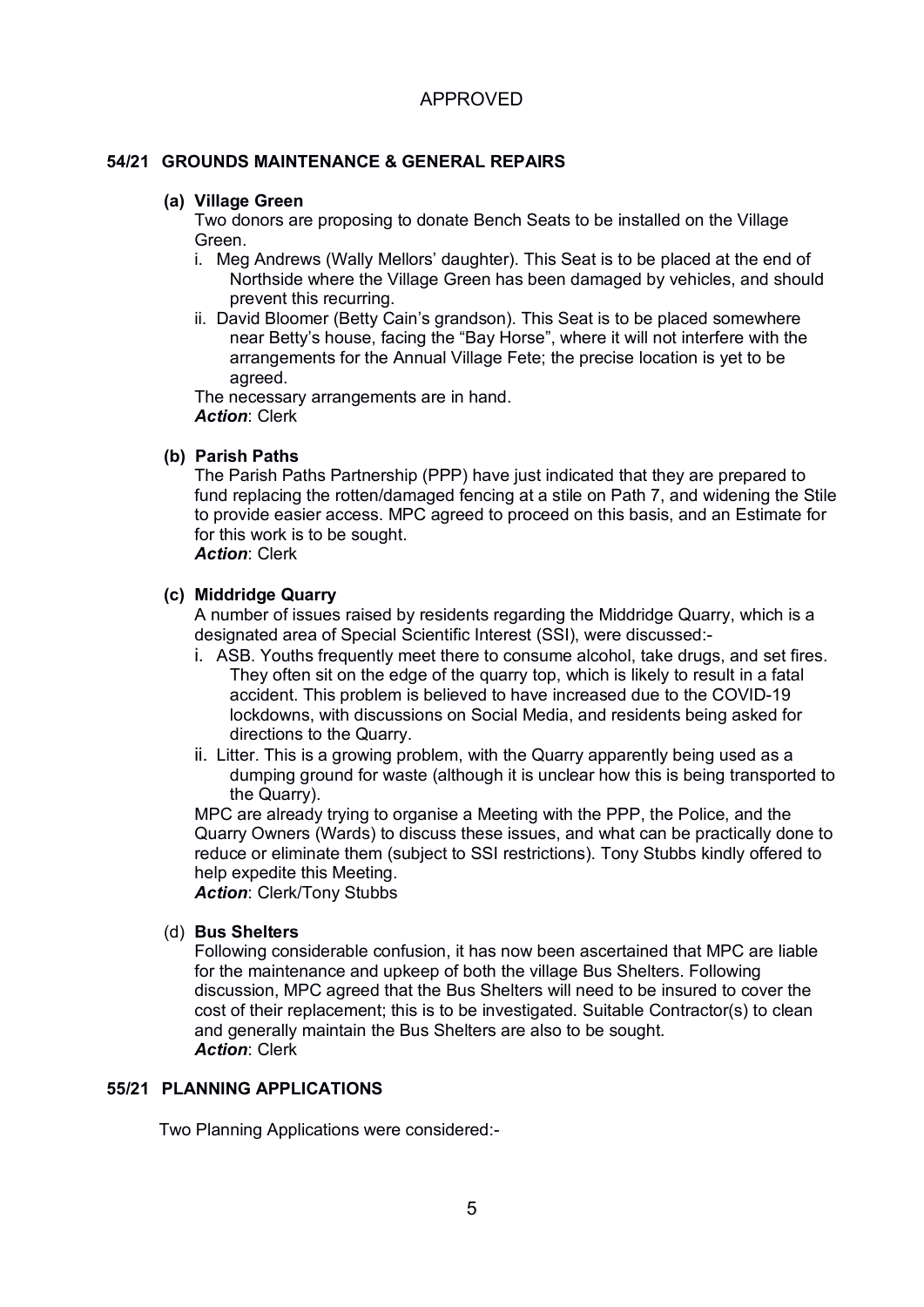- (a) Little Hare Farm essential to allow to legally live on this site in a caravan.
- (b) 19 Northside re-tiling the roof.

**RESOLVED** that MPC will not oppose either of these Planning Applications.

#### **56/21 CHILDREN'S PLAY AREA**

An HSE qualified resident has pointed out there is an issue with the Climbing Frame, where there is a gap in the Safety Rail around the Platform at the top of the Frame, where a child could fall backwards, resulting in serious injuries. Such an accident has occurred in similar circumstances elsewhere, and the equipment owners were held liable, and heavily fined. Following discussions with the Climbing Frame manufacturers, an Order has been placed for suitable modifications to eliminate this risk. They will also repair the damaged surface under the Junior Swings.

The Cabin/Slide requires repairs to replace some rotting wood, and the anti-slip surface. A suitable Contractor has examined the problems, and his Estimate is awaited. *Action*: Clerk

#### **57/21 ROAD-TRAFFIC**

Residents again raised their grave concerns regarding the long-standing issue of Speeding through the Village, which has become worse during the COVID-19 lockdowns. It was suggested that DCC have sufficient funds to install two one-way systems at either end of the Village (like the successful system outside Sunnydale School in Shildon).

MPC pointed out that they have made many attempts over the years to persuade the DCC Highways Department to address this issue seriously, but unfortunately all without success. It was suggested that one solution would be for individuals to personally complain to DCC about speeding, as if they receive numerous complaints, they are more likely to take some form of action. Tony Stubbs kindly offered to establish the best way in which residents could do this.

*Action*: Tony Stubbs

MPC have also recently arranged for the Rumble Strips to be reinstituted in the Village, although it is accepted that these have only a marginal effect on speeding.

It was also suggested that a sub committee of concerned residents should be formed to review this issue. It was pointed out that there is a Police Community Speedwatch group, which is to be trained to use Police Speed-monitoring equipment, which interested residents are welcome to join. Unfortunately this equipment has been undergoing maintenance for some time, and the Police are to pressed to get this sorted out. *Action*: Alan Jordan

The GAMP Roadwatch Project, which place a new piece of Artwork on the Village Green (to replace the previous sculpture which was damaged, and eventually deteriorated beyond repair), with the aim of making drivers think about not speeding, has unfortunately been delayed until 2022 (due to COVID-19), but the funding is still available. A further Meeting with Greenfield Arts is to be arranged to discuss an Artist's suggestions.

*Action*: Clerk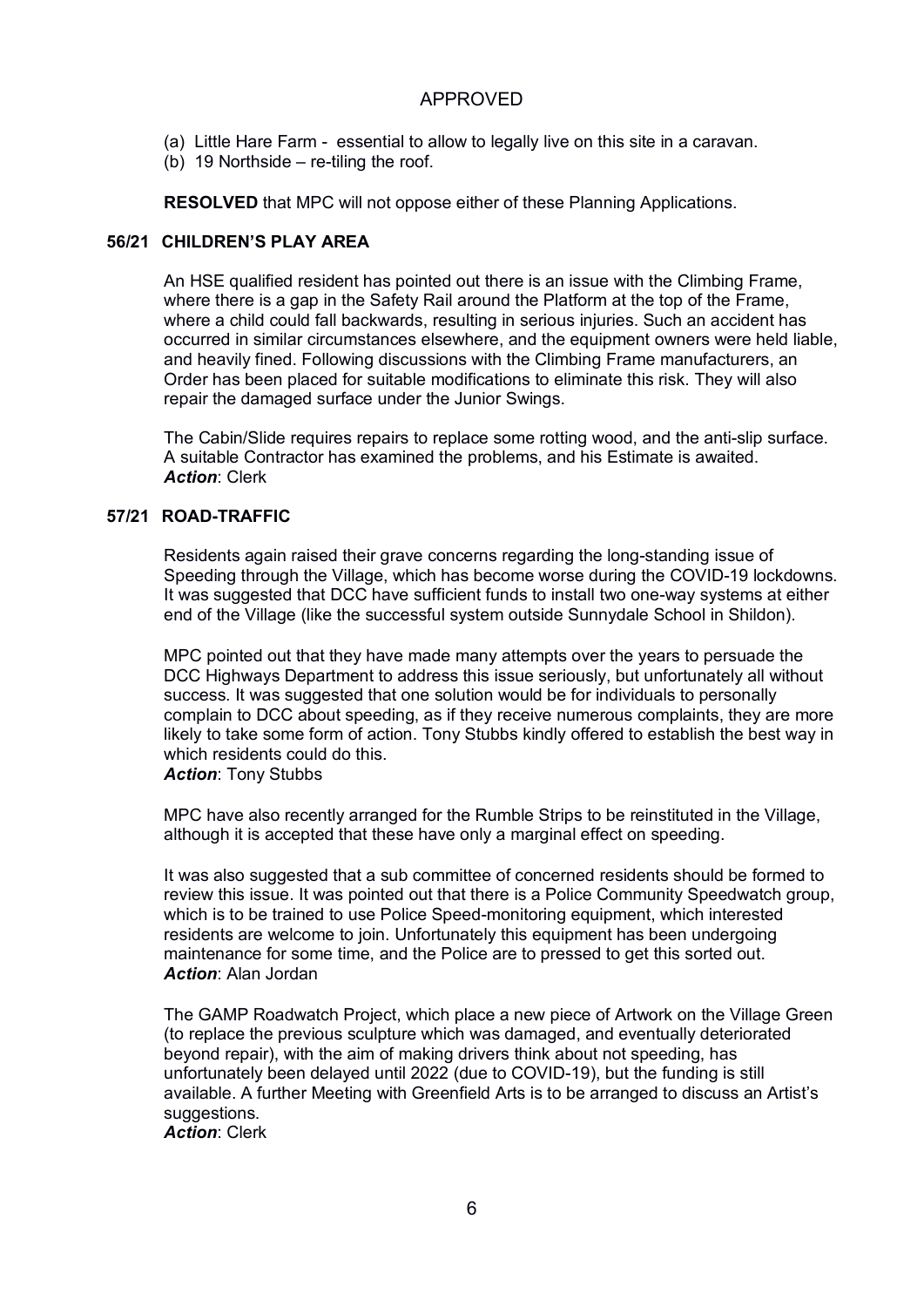#### **58/21 NEIGHBOURHOOD PLAN (NP)**

Stewart Smith has unfortunately withdrawn from any further involvement in the NP, and it was agreed that Alan Jordan will now lead this Project.

The GAMP Funding (£2000) to complete a Draft NP has now been approved, and it was agreed that their standard Terms and Conditions should be accepted. *Action*: Alan Jordan

#### **59/21 ACCOUNTS**

The Clerk is having difficulties coping with his new responsibilities, and feels unable to take responsibility for MPC's Accounts at this time.

**RESOLVED** that Alan Jordan be appointed as MPC's Responsible Financial Officer (RFO) until further notice..

The 2020/21 Accounts have been approved by MPC's Internal Auditor (Colin Gray), and the necessary Annual Governance & Accountability Return (AGAR) forms produced.

**RESOLVED** that the following are formally approved:-

- (c) The 2020/21 Accounts
- (d) The AGAR Certificate of Exemption.
- (e) The AGAR Annual Governance Statement.
- (f) The AGAR Accounting Statements.

*Action*: Alan Jordan

After discussion it was agreed that MPC would not renew its membership of the National Association of Councillors.

| Payee                  | <b>Purpose</b>                |       | <b>Sum</b> |
|------------------------|-------------------------------|-------|------------|
| TP Jones & Co LLP *    | Clerk's Salary Administration |       | £73.20     |
| Zurich Insurance plc * | Annual Insurance Cover        |       | £592.09    |
| Northern Tubs Ltd *    | New Village Green Tubs        |       | £169.77    |
| Kompan Scotland Ltd *  | Play Area Equipment Repairs   |       | £2065.36   |
| Colin Gray             | Internal Auditor Honorarium   |       | £70.00     |
| <b>CDALC</b>           | Annual Membership Fee         |       | £71.70     |
|                        |                               | TOTAL | £3042.12   |

#### **RESOLVED** that the following Accounts be approved for payment:-

\* Payments already made, so formal approval granted is retrospective.

#### **60/21 GAMP & CDALC**

The GAMP AGM has been postponed; a new date/time has yet to be decided. Alan Jordan's term of office as a Public Representative on the GAMP Board is due to end shortly, but he intends to apply to be reappointed.

Wally Mellors can no longer serve as the GAMP Local Councils Group's representative on the CDALC Executive Committee, since he is not now a Councillor. Rebecca Carr offered to undertake this role in the interim; this was agreed. The Local Councils Group is